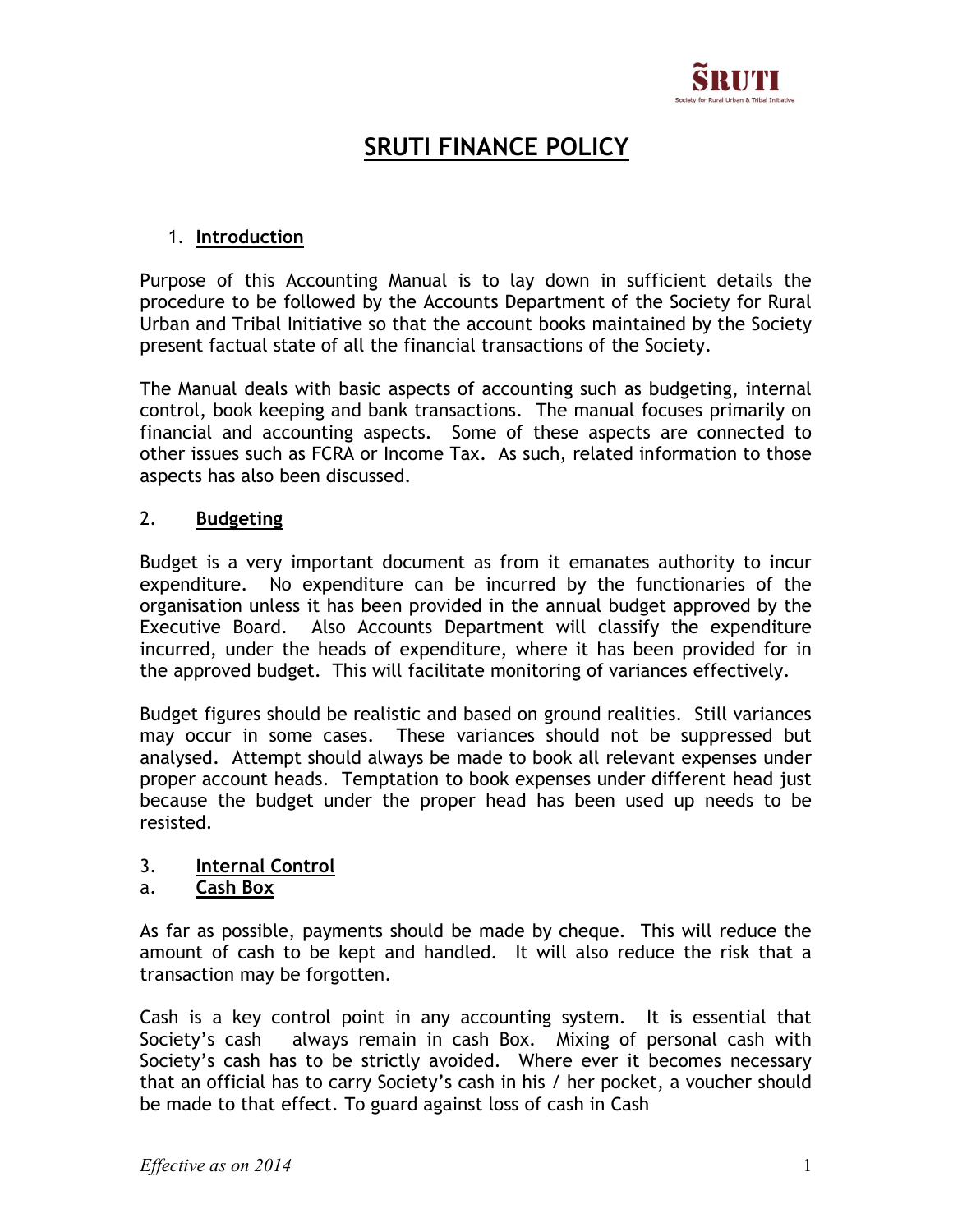

Box by theft etc. an insurance policy needs to be obtained for an amount that is likely to be maximum at any time in the Cash Box.

It is normally difficult to make entries in formal cash book immediately. To solve this problem a note book may be maintained in addition to the main cash book. All transactions may be noted in this immediately. This note book will help to keep track of cash book. This Petty Cash book will help to keep track of cash in hand. Periodically cash balance in the note book is tallied with cash in Cash Box. Chief functionary may participate in cash tally fortnightly.

One cash book to be maintained separately for FCRA and another for Indian money in cash. Large cash should not be kept in the office during weekend to avoid any chance of theft. Any large sum of cash received should immediately be deposited in bank.

## b. Advances

Money given to a worker as advance for office expenses is office advance different from personal advance. As all cash transactions are meant to be recorded in the cash book it needs to be ensured that transactions relating to office advances are also noted in cash book. Separate advance accounts for the staff be maintained in the ledger. Person's account will be debited whenever money is given to him / her. Later when he / she submits vouchers, the amount would be credited to his / her account. Advance account need not be settled after each transaction. It could be settled once a month/before a subsequent tour is undertaken. The balances due or recoverable would be paid or recovered in cash.

No second advance should be provided to the same person without the first being settled. All the balances including the advances should be properly checked at the time staff leaves the organization.

Rolling imprest helps reduce accounting work. Under this system, a person is given a permanent advance. Whenever they incur expenses they are reimbursed whatever is spent. The original imprest gets replenished. Rolling imprest is given only to those persons who often incur many small expenses for the office. The imprest/advance amount may not to exceed by IRN 10,000/- (depending on the program) and it should be cleared quarterly.

#### c. Old Records

Under Income Tax law, old accounting records are required to be kept for at least ten years. Cash book, ledgers, asset and stock registers, vouchers, vehicle log books etc. all form part of accounting records and should be kept in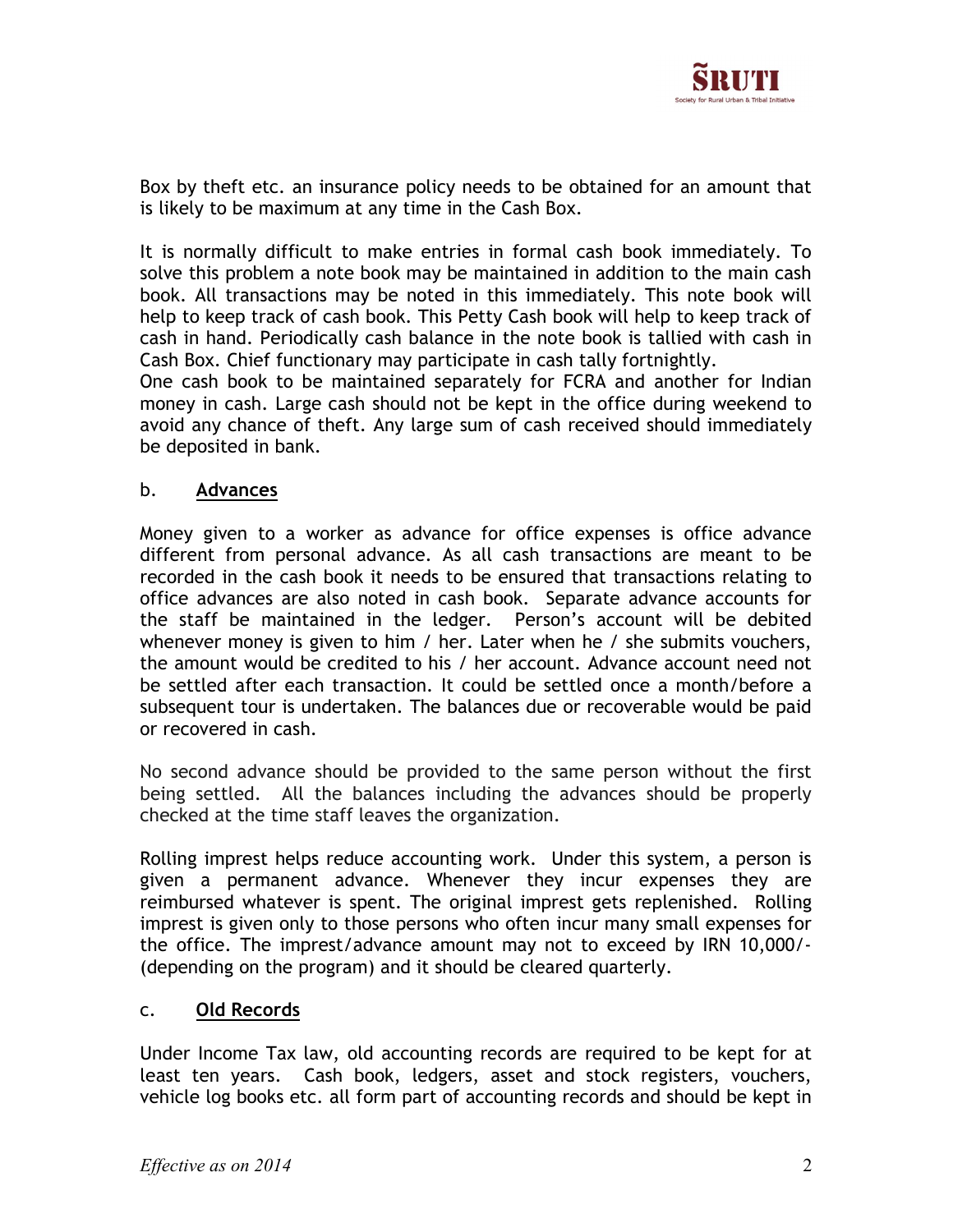

the office. In case of computerised accounts printed copies of account records should be kept. Keeping computer files on a floppy or hard disc is not sufficient.

# 4. Accounting Record

## a. Cash Book

Agreements of many donor agencies say that separate accounts will be kept for funds given by them. This actually means that separate ledger accounts for their expense heads need be kept. This does not mean that separate set of account books need to be kept. One integrated cash book for FC fund transactions and another for Indian fund transactions need be kept. Each entry is to be marked suitably with the name of the donor agency. This is then to be posted to the relevant ledger.

Preparation of a Trial Balance on regular basis (Six monthly) is important for checking that the cash book and ledgers are written properly.

## b. Separate Ledger

While an integrated cash book may be kept, a separate ledger would be needed for each agency. Entries into these ledgers be posted from the General cash book or the FCRA cash book as the case may be. Such ledgers are called Subledgers. These help keep separate accounts for each agency without loss of control over cash. In the sub-ledgers, ledger accounts can be opened according to the budget heads of the relevant agency. This will help in the preparation of financial reports for the agency.

## c. Vouchers

A voucher needs to be prepared for each financial transaction entry in accounts. Voucher is to carry information such as why an expense was made, who made the payment and the account head to which the expense incurred has to be debited. Voucher has to be countersigned by the person authorising the expense. Generally types of vouchers made are receipt vouchers, cash vouchers, payment vouchers and journal vouchers. FCRA vouchers and vouchers made for transaction pertaining to Indian funds needs to be kept separately. All vouchers should be marked with serial numbers. This number should also be given on the cash book and ledger so that vouchers can be located easily.

## d. Revenue Stamps

A revenue stamp is required whenever a person acknowledges receipt of money exceeding Rs. 5000/-. Stamps are required both in case of cash payments and payments by cheque. The stamp should always be cancelled by drawing a cross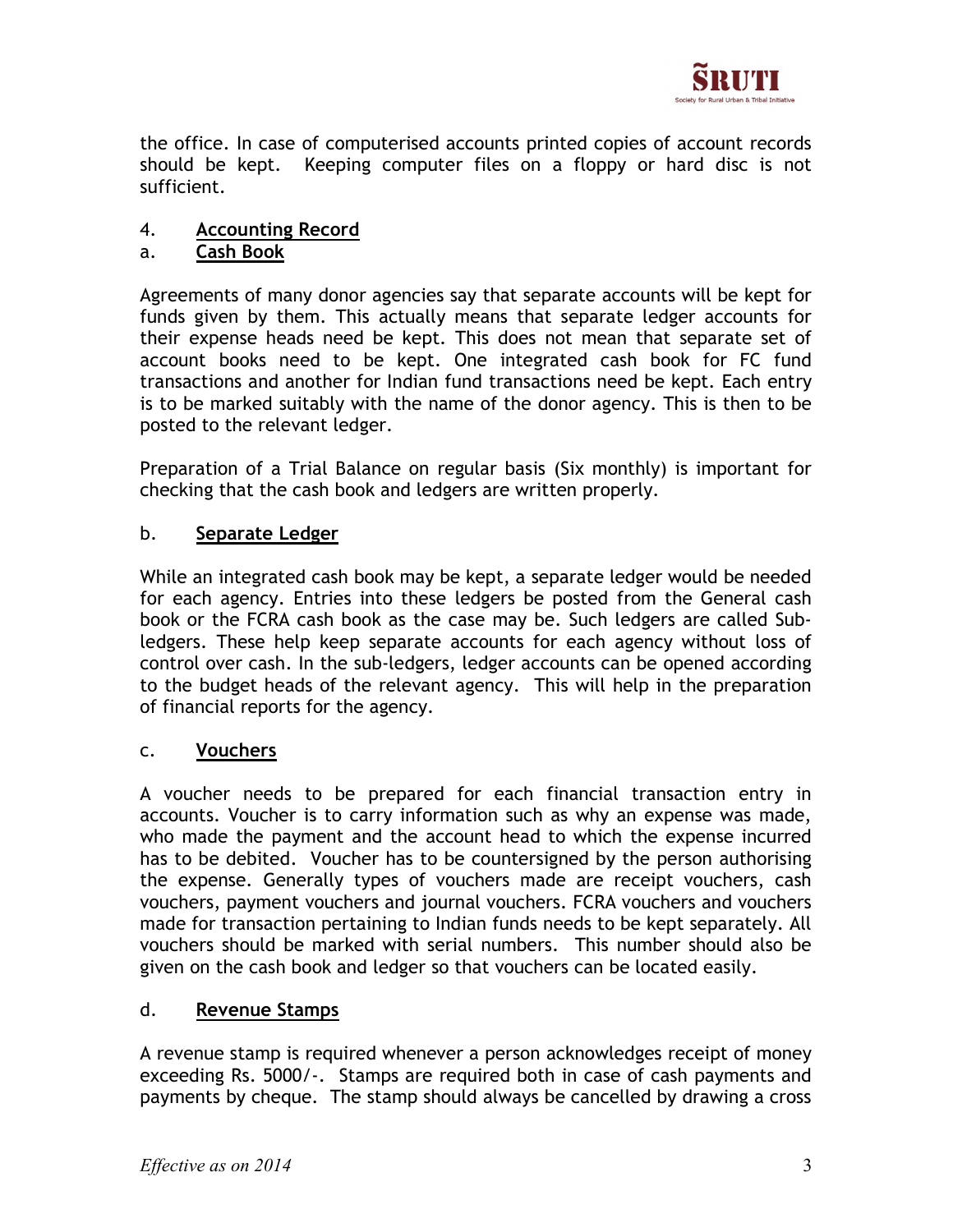

or signing across. No revenue stamp is required on imprest transactions with employees. But it is required when loan or salary is given.

## 5. Other Records

## a. **Minutes Book**

A Minutes Book should be maintained to record the minutes of the Executive Board meetings and the General Body meetings. The Minutes Book should be a bound register where minutes are recorded. Normally the Secretary is supposed to record the minutes. These are authenticated or signed at the next meeting.

## b. Log Book

Maintenance of a Log Book for the Society's vehicle is essential. It should have columns such as date, starting point, closing point, purpose, number of kilometres etc. Each time fuel is filled, the number of litres and cash memo reference should be entered in the log book by the driver or person handling the vehicle. This will help the accounts person to check the mileage per litre. This helps in controlling fuel consumption.

## c. Fixed Assets Register

A fixed Assets Register is a register which shows all the permanent assets owned by the organisation. The register shows the quantity and value of things like chairs, tables, fans, furniture, vehicles, land, buildings, etc. It may also show where these assets are kept or used. A serial number is put on the item and noted in this register. Any assets that are sold are also recorded in the register. This register helps to keep whether all assets are in possession of the organisation. The total value of the assets can also be cross-checked with Balance Sheet or ledger.

In this register different sheets are opened for different type of items. For example, all tables, chairs, almirahs, etc. are written together on one sheet as 'Furniture'. Similarly all cycles, motor cycles, jeeps are written together on one sheet as 'Vehicles'.

If the organisation receives an item (such as land, building, etc.) as a gift, it should also be recorded in the register. Estimated value of that item be also recorded in the register and relevant accounting entry made.

Assets entered in the register need to be physically verified atleast once a year and certificate of verification recorded. The number of existing items considered as fixed asset need to be recorded on the asset register. Some assets may have to be written off because those have been lost or become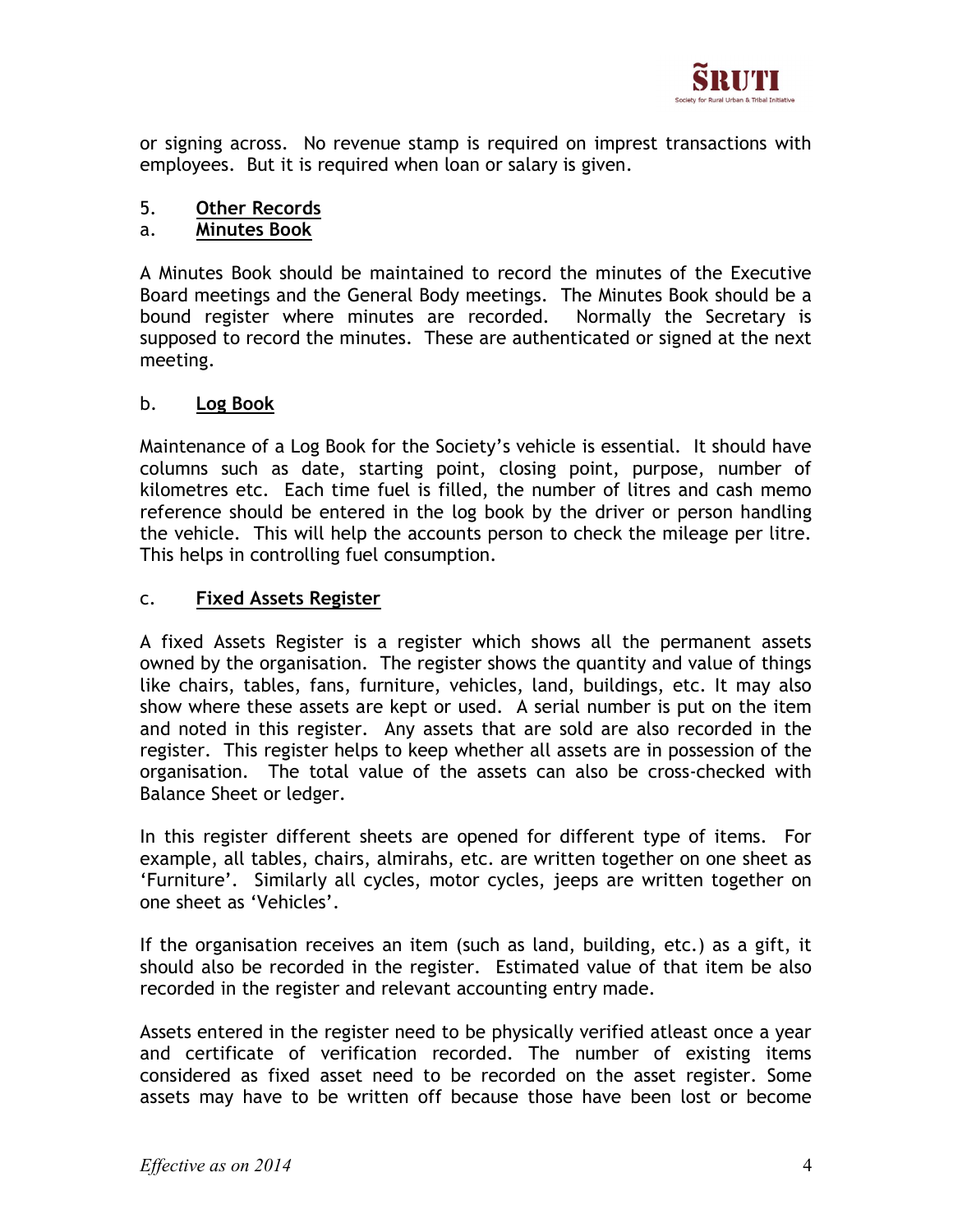

unserviceable. Donors name should be marked in the fixed assets register and also on assets.

## d. Stock Register

A stock register is maintained to keep record of goods received and used. This register should show quantity of consumable item purchased, issued and balance. Physical verification of available balances shown in the register needs to be made atleast once a year.

# 6. **Bank Accounts**

#### a. Signatories

All accounts and deposits shall be made in the name of the Society in such banks as may be determined by the Executive Board of the Society. The bank accounts of the Society shall be operated by such persons who may be authorised by Executive Board. To ensure that more than one person controls the bank transactions, all cheques will be signed by two persons out of the panel of persons approved by the Executive Board.

The organization should not keep more than required number of bank accounts. Non operating bank accounts should be closed. The blank cheques should never be signed even if there is possibility of urgent requirement of money in absence of the signatories.

Bank reconciliation Statement should be made at the end of each month. The cheque books should be kept in secured place under the lock and key.

## b. Cash Withdrawals

Cash withdrawals needs to be linked to requirements and the existing cash in hand. Withdrawals should be for the amount required for immediate disbursement. It needs to be ensured that at the end of the day undisbursed amount in the cash Box should normally be not more than the amount for which insurance cover exists.

As far as possible, payment should be made by cheque. Otherwise, amount of cash to be withdrawn and carried increases. There is higher risk of defalcation or misuse. A bank payment (through account payee cheque) is always considered more reliable and authentic.

Under the Income Tax Act payments (for expenses or assets) above Rs. 20,000/ should not be made in cash. Splitting up of large payments so that each payment is below Rs. 20,000/-, is not desirable. Petty cash withdrawal for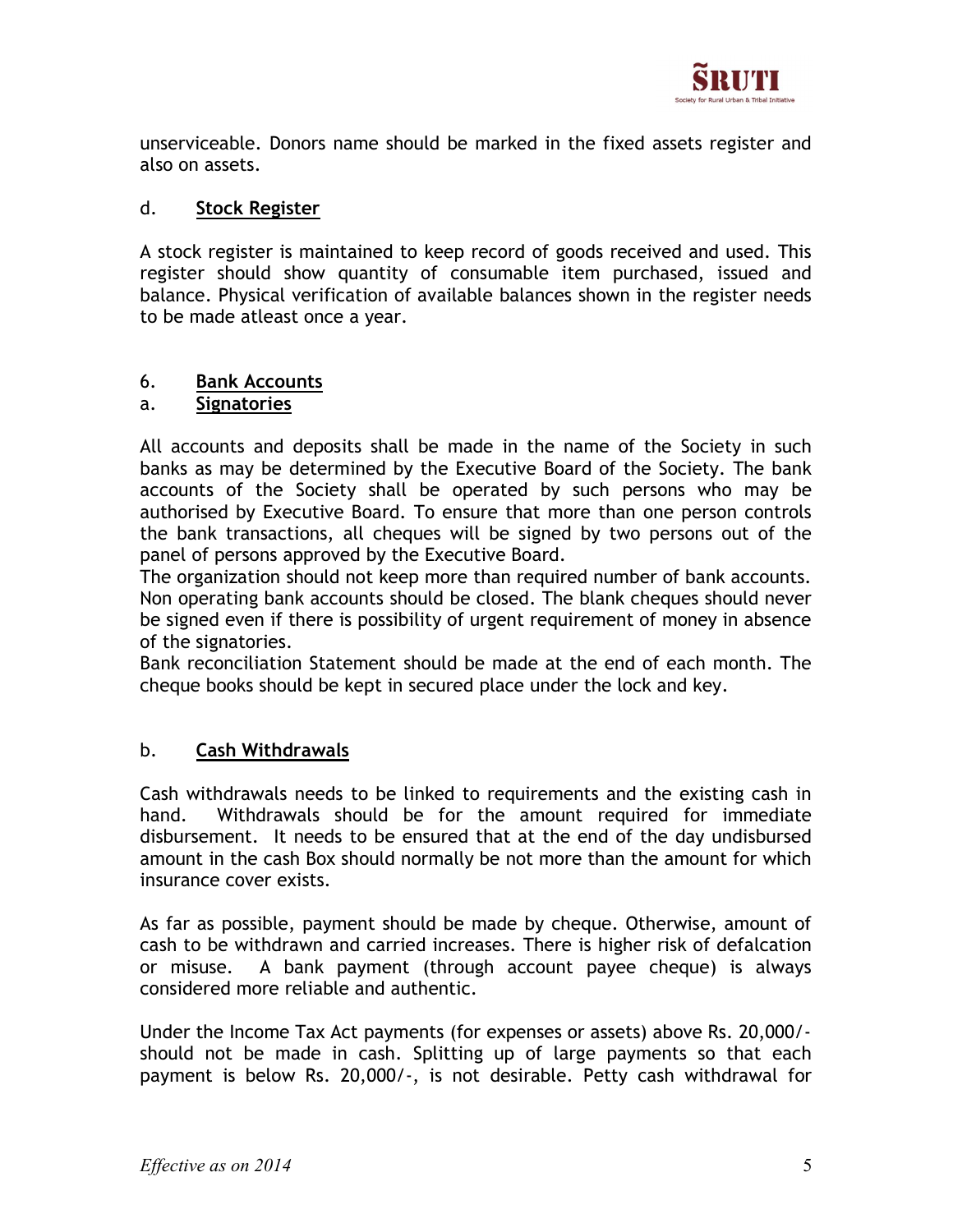

office uses or for travel and tour expenses should not exceed INR 20,000/-. Exceptional cases depend on situation according to program.

## c. Loans

In case it becomes necessary for the Society to borrow money it should be taken by crossed account payee cheque. For all loans taken receipt should be issued. The receipt should give the name and address of the person who has given the loan. All loans must be repaid by crossed account payee cheques. When the loan is repaid the receiver should acknowledge the repayment by signing on the voucher. The name of the receiver should be given on the voucher.

## d. Bank Reconciliation

As cheque transactions increase, control over bank account needs to be strengthened. A simple control is bank reconciliation. When difference appears between ledger / cash book balance and bank pass book balance a Bank Reconciliation has to be attempted to understand the reasons for the difference.

There is a Bank reconciliation process on monthly basis. It is a mandatory process adopted by SRUTI. An update of credit –debit is also took place when it is required.

A difference may be simply due to some cheque which has not reached the bank for payment. Or it may be due to normal clearing delay for some cheque deposited. Sometimes the problem may be more serious. The difference may be due to a dishonoured cheque. Or the bank may not have credited some deposit to the account of the society. Apart from this, small charges like collection charges, bank charges etc. are levied on organisations account from time to time. Normally no intimation to that effect is received from the bank. Also the bank credits interest to the organisations account twice a year. Entries in the organisations books remain to the carried out.

Process of Bank Reconciliation involves in ticking off the common items in the pass book and the ledger. All matching entries may be ticked off. If there is a small difference, it may be due to collection charges etc.

# 6. Expenditure Controls

All the activities of an organization entail expenditure. Unnecessary expenditures or more than required expenditure actually means loss of revenue. To ensure that all the expenditures are reasonable and required, there should be proper control over expenditure. All the expense should be done on proper authorization by the person conversant with the overall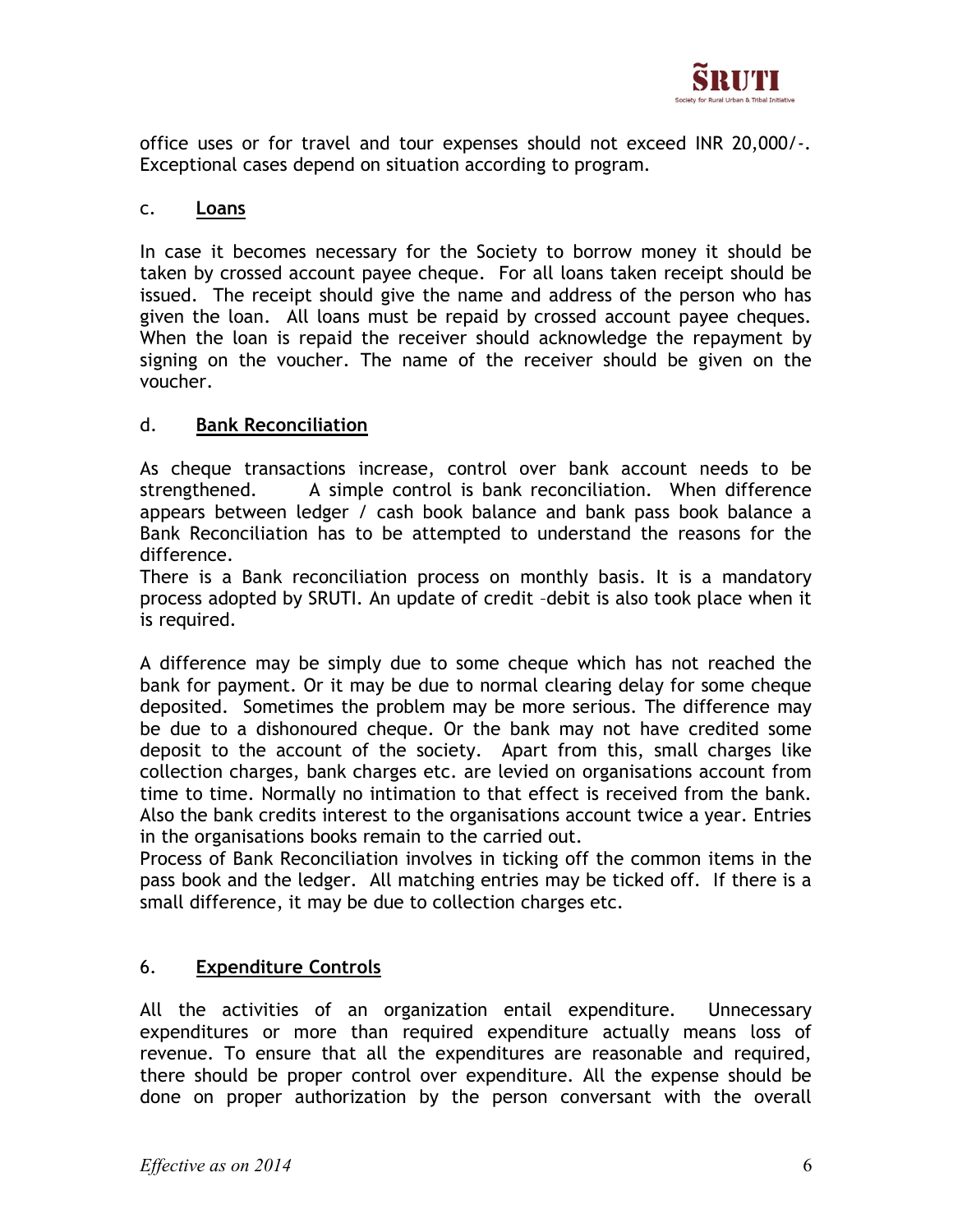

programme for which the expenses are done. For example Programme Executive/ in charge of a particular project should always be part of approval system so that the viability and validity of expense is properly judged. Bills to be paid must be so authorised by Executive Director/ Directors.

Other control which is very important is the segregation of duty related to authorizing expenditure and preparation of cheques between different people. Segregation of duties in cash; one, who holds the petty cash box must not be a signatory.

As far as possible, the payment should be done only on receipt of proper and original documents supporting the expenditure. Payment to vendors should always be done on receipt of original invoice.

## 7. Purchase Control

Another aspect of control system is the purchase process. Purchases involving considerable amount should properly be processed to avoid any possibility of excess payment as well as inferior products being received. A range of quotations need to be sought and analyzed before deciding on a purchase so that value for money is established.

This process of seeking multiple offers and objectively comparing the most advantageous investment for the organization will ensure the correct decision and choice of purchase and the vendor. It will also ensure that favourable terms, conditions and service backups are put into place. There should also be check on the technical aspects of the item purchased.

Following control would ensure the above;

- $\triangleright$  There should be system of obtaining more than one quotations for all big purchases exceeding INR 5,000/- and do comparative analysis (bid analysis) to select the most economic, qualitative and viable option.
- $\triangleright$  All the large purchases beyond the cost of INR 100,000/- should be collectively decided upon by the required team members, and if required, approved by the Board or committees specially formed for that.
- $\triangleright$  Pre numbered purchase order mentioning the specifications for the item and the terms and conditions of payment should always be prepared to order the purchase of the item.
- $\triangleright$  On receipt of the item, it should be matched with the order to ensure that the item received is same as ordered.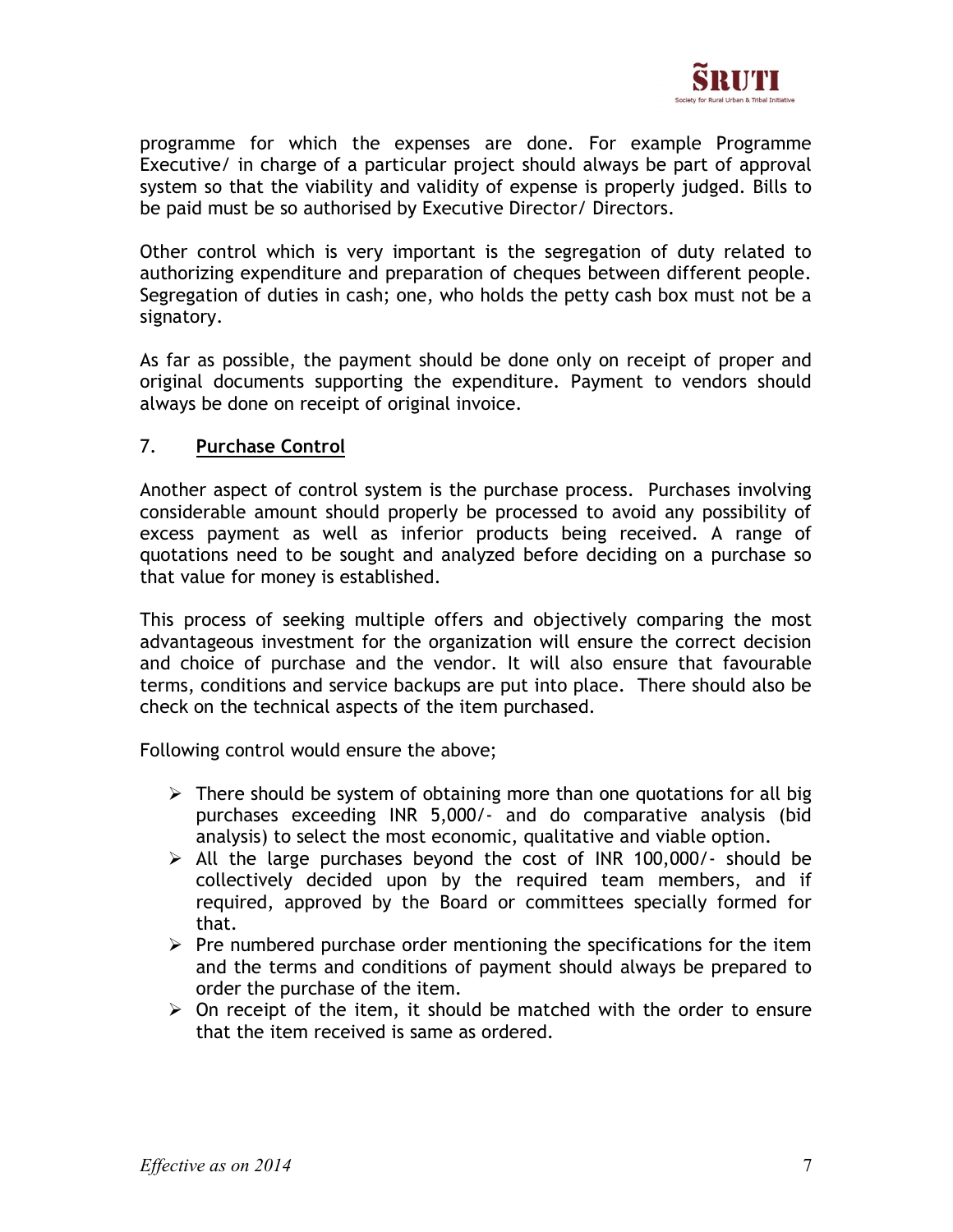

## 8. Corpus and Fixed Deposit Management

The corpus investments and the short term fixed deposits will be monitored on a monthly basis, to avoid any lapse in renewal of investments. The investments will be periodically reviewed by the treasurer of the society or the president to ensure that the best returns are being derived. Wherever required, low return investments will be withdrawn and reinvested in better schemes, after analyzing the overall gains and loss vis a vis early withdrawal penalties etc.

## 9. Disbursement of Fellowships

Fellows of the Society for Rural, Urban and Tribal Initiative (SRUTI) are selected for their work on various issues among marginalized communities and impoverished and deprived people. Their effort is to enable these vulnerable groups to access rights, justice and opportunity. Some of the Fellows get such sangathans registered under section 12A(a) of the Income Tax Act 1961. Others do not get their sangathans registered. SRUTI sends Fellowship grants to the sangathans registered u/s 12A(a) for disbursement of the Fellowships to the individuals by the sangathans. SRUTI also gives organisational grant to such sangathans. Where the sangathans have not got registered u/s 12A(a) of Income Tax Act 1961, SRUTI disbursers Fellowships to individuals Fellows after deducting the tax at source where due. In those cases SRUTI reimburses the expenditure incurred by those Fellows for organisation purposes.

SRUTI makes all direct payments for Fellowship support from Indian funds only. It cannot be made through the Foreign contribution or grants.

# The amount and terms of Fellowship and Organizational support have been outlined in the updated Fellowship Policy that can be reviewed time to time.

- 10. Compliance of Government Acts
- A. Income Tax

## a. Filing of Income Tax Return

NGO's are not automatically exempted from Income Tax. Organisation has to apply for exemption of Income tax. After that certain conditions need to be followed to remain exempt. Organisation should spend a minimum of 85% of its income each year on its objects. Even if the organisation is exempted an Income Tax Return has to be filed annually. Documents detailed below have to be attached with the return:-

- (i) Audit Report
- (ii) Balance Sheet
- (iii) Income and Expenditure Account
- (iv) Receipts and Payments Account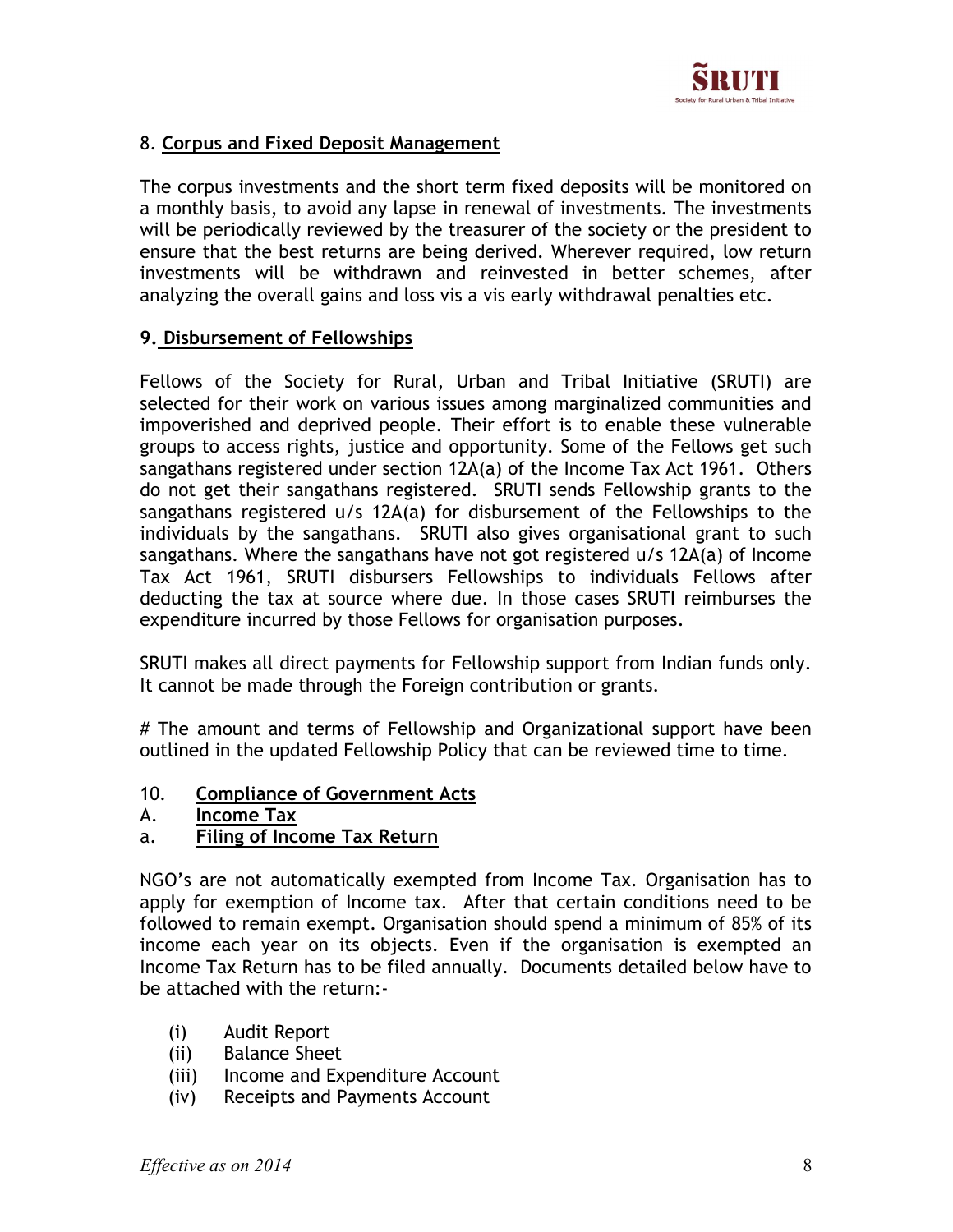

(v) Resolution for Accumulation if the expenditure incurred in the year is less than 85% of the receipts of the year. Also Application for Accumulation for five years (Computation for the relevant year )

#### b. Permanent Account Number

All NGOs need to procure Permanent Account Number and quote the same wherever necessary.

#### c. Separate account books for Income Generation

Income generation activities by an NGO are allowed under Income Tax Act if the profits from this are utilised for carrying on the activities for which the organisation has been established. However, a separate cash book and ledger for such activities will have to be kept.

#### d. Transactions with key persons

Income Tax people keep a close eye and payments to people who may be in position to control the NGO. According to the Act, Author of the Trust, Founders of the Society, Key donors, Chief Functionary, Executive Director, Director, Secretary, office bearers and trustees are key persons. Close relatives of above mentioned persons are also treated as key persons. Income Tax Act does not prohibit payments as such – it comes into play when these payments may be unreasonably high. Similar restrictions apply on use of NGO's assets by key persons.

## e. <u>TDS</u>

Income Tax Department makes an NGO responsible to deduct tax at source from people who work for the organisation. This includes employees, lawyers, accountants, contractors, consultants, etc. Tax has to be deducted at source from payment made to such persons. After deduction tax has to be deposited with the Government. NGO need to get registration for this. Such registration is compulsory if any such payment is made from which tax is deductable (for example fees exceeding Rs. 30,000/- made to consultant one who rendered any kind of service to the organisation). Application for registration should be made within 30 days of the time tax is deducted at source. A xerox copy of the TDS challan has to be attached with the application.

Amount of tax deducted at source has to be deposited with the Government within seven days. This is done using the prescribed challan which is in three parts. Filled up challan along with the cheque has to be taken to a local bank which accepts Government payments. The cheque has to be made out as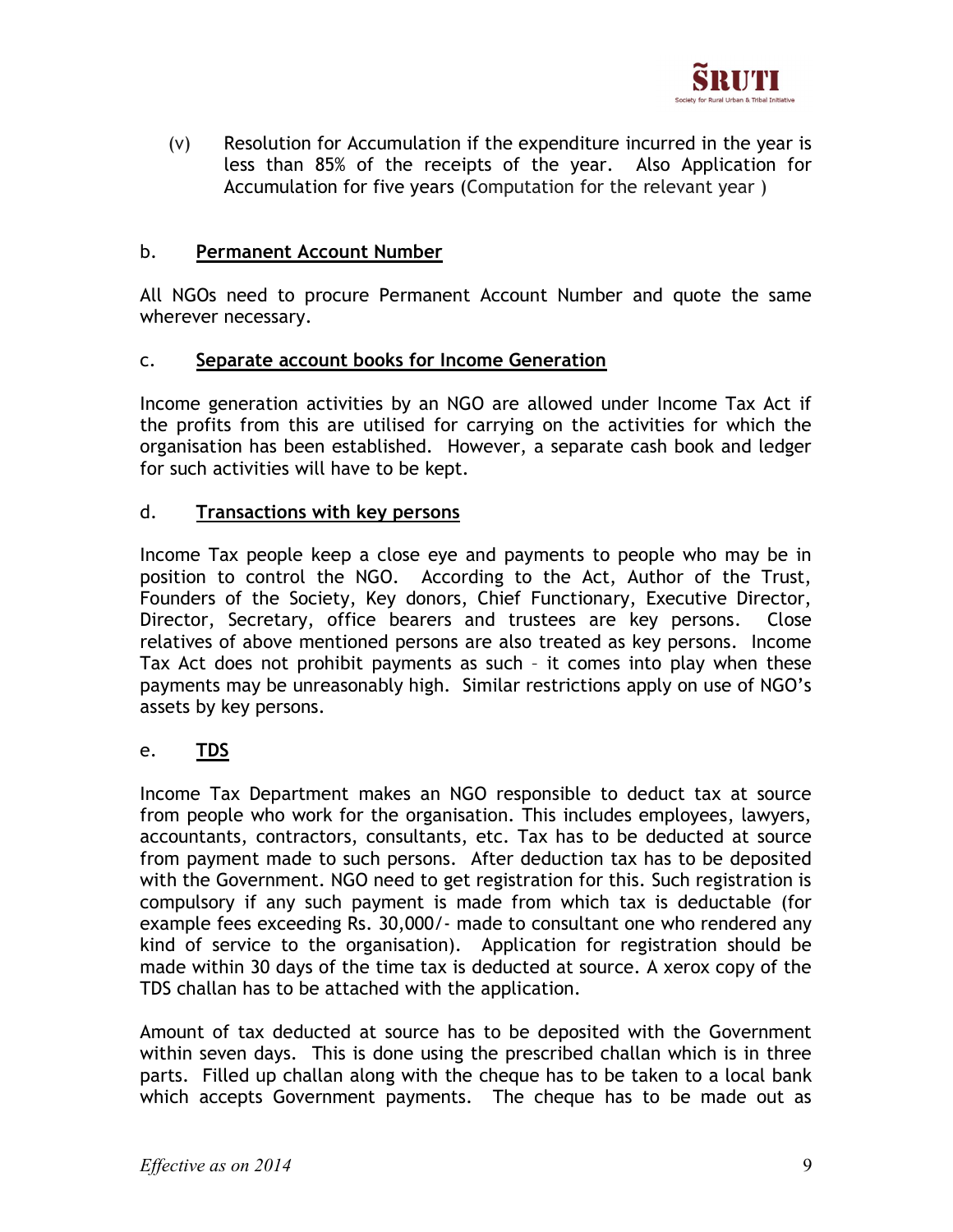

'Name of the bank – a/c Govt. Dues – Income Tax'. Bank will return two parts of challan, retaining the third part with it. Returned two parts will bear the banks stamp. Of the two parts received back by the organisation, one part will be filed with the TDS return and the other retained as office record.

TDS certificate is issued to contractors/ employees/ consultant etc. at the end of each quarter after filing TDS return. This certificate is used by them to claim refund or credit of tax. For employees this certificate is issued in Form 16. For other certificate this is issued in Form 16A. If regular payments are being made to a consultant or contractor, one consolidated certificate can be issued at the end of the year. Time limit for issuing such a certificate is one month from the end of the year.

Organisation need to file a separate return at the end of the year for each category of payment

| Sr. No. | Payment        | TDS Required it                                           | Return | Last                 |
|---------|----------------|-----------------------------------------------------------|--------|----------------------|
|         |                |                                                           | Form   | Date                 |
|         | Salary         | Salary exceeds taxable limit   Form 24                    |        | 31 <sup>st</sup> May |
|         |                | after deductions                                          |        |                      |
| 2.      | Payment to $ $ | The contract value exceeds   Form 26 C                    |        | 30 <sup>th</sup>     |
|         | Consultants    | Rs. 30,000/-                                              |        | June                 |
| 3.      | Rent           | Rent exceeds Rs. 2,40,,000/-   Form 26 J                  |        | 30 <sup>th</sup>     |
|         |                | in the financial year                                     |        | June                 |
| 4.      |                | Professional   Fees paid during the financial   Form 26 K |        | 30 <sup>th</sup>     |
|         | Fees           | year exceed Rs. 30,000/-                                  |        | June                 |

In the context of Fellowship disbursal to SRUTI Fellows; the TDS

## f. Tax Advantage to Donors

Registration under section 12 of the Income Tax Act makes an organisation exempt from tax but it does not give any advantage to donors. If the organisation wants to offer tax advantage to donors it has to seek approval of the Income Tax Department under section 80 – G or section 35 AC

For approval under section 80-G, the organisation has to apply in Form 10 – G. Normally this approval is granted for two to three years at a time but can be renewed. This is a general approval and the organisation can raise money for any charitable purpose. The donors get a deduction of 50% from their taxable income and not from their income tax. The donor will be able to claim deduction on the basis of receipt issued by the organisation indicating 80 – G approval number.

Approval under section 35 AC is given for a specific project and carries a limit on how much funds can be raised. The approval is usually for two to three